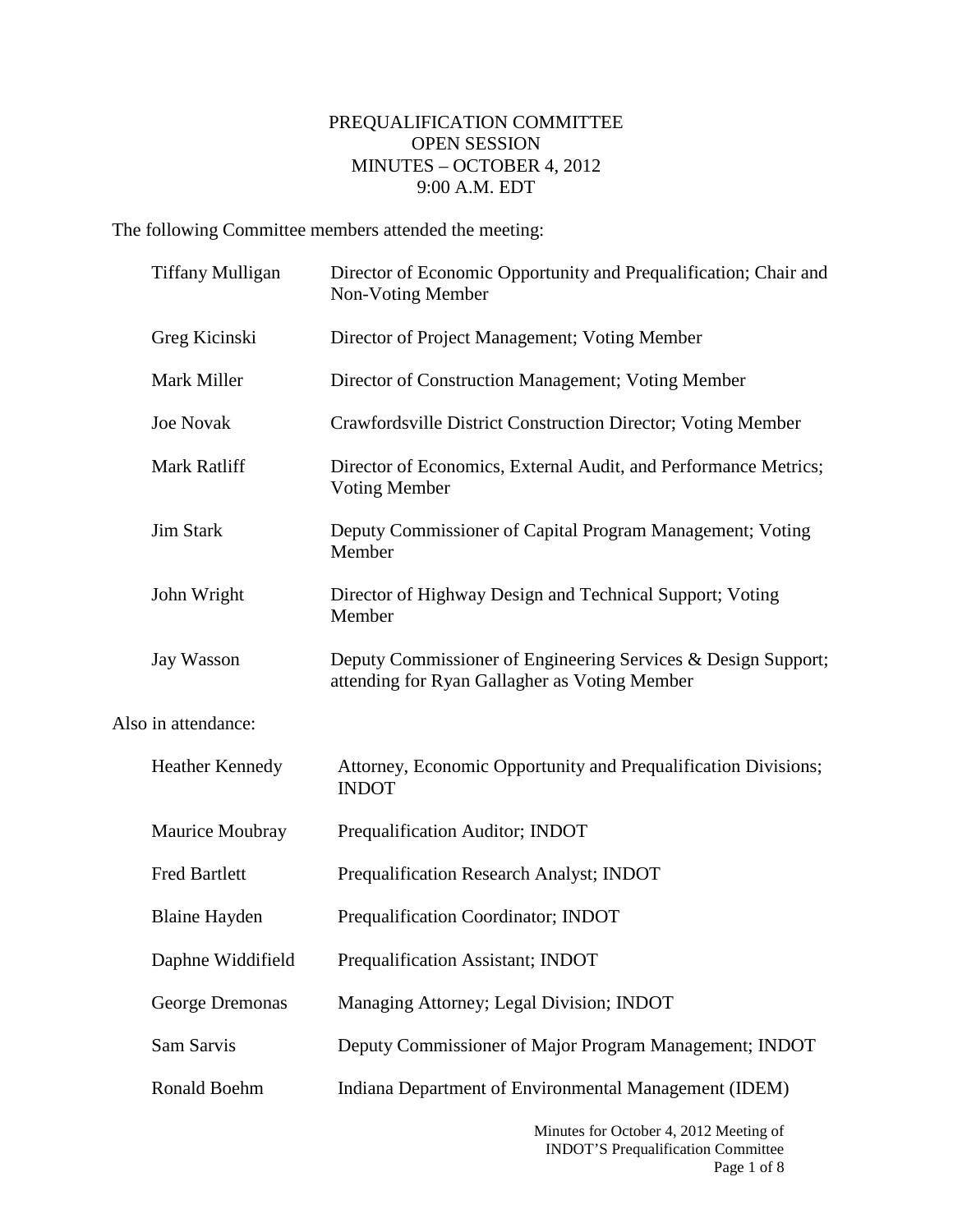| Greg Ellis              | <b>Construction Engineer; Vincennes District; INDOT</b> |
|-------------------------|---------------------------------------------------------|
| Chriss Jobe             | Construction Area Engineer; I-69 Office; INDOT          |
| <b>Elliott Sturgeon</b> | I-69 Operations Director; INDOT                         |
| Laura Hilden            | Office of Environmental Services; INDOT                 |
| Chris Gottman           | Fred Weber, Inc.                                        |
| John Byrd               | Fred Weber, Inc.                                        |
| Lina Klein              | Fred Weber, Inc.                                        |
| Paul Berebitsky         | Indiana Construction Association (ICA)                  |
|                         |                                                         |

\*\*\*\*

The Committee reviewed the following agenda items:

- 1. Adoption of August 9, 2012 Meeting Minutes
- 2. Fred Weber, Inc.- Compliance with Erosion and Sediment Control requirements and contract requirements to protect the Indiana bat on Contract IR-33051, I-69 Section 3

## PREQUALIFICATION COMMITTEE MEETING OPEN SESSION OCTOBER 4, 2012

Ms. Mulligan, Committee Chair, called the meeting to order at 9:00 a.m. EDT. All Committee members were present, with the exception of Ms. Macdonald and Mr. Gallagher. Mr. Wasson attended for Mr. Gallagher.

Ms. Mulligan asked that everyone sign the sign-in sheet that is circulating. She facilitated introductions of all individuals attending the meeting.

1. Adoption of August 9, 2012 Meeting Minutes

Ms. Mulligan called for consideration of the meeting minutes from the August 9, 2012 meeting.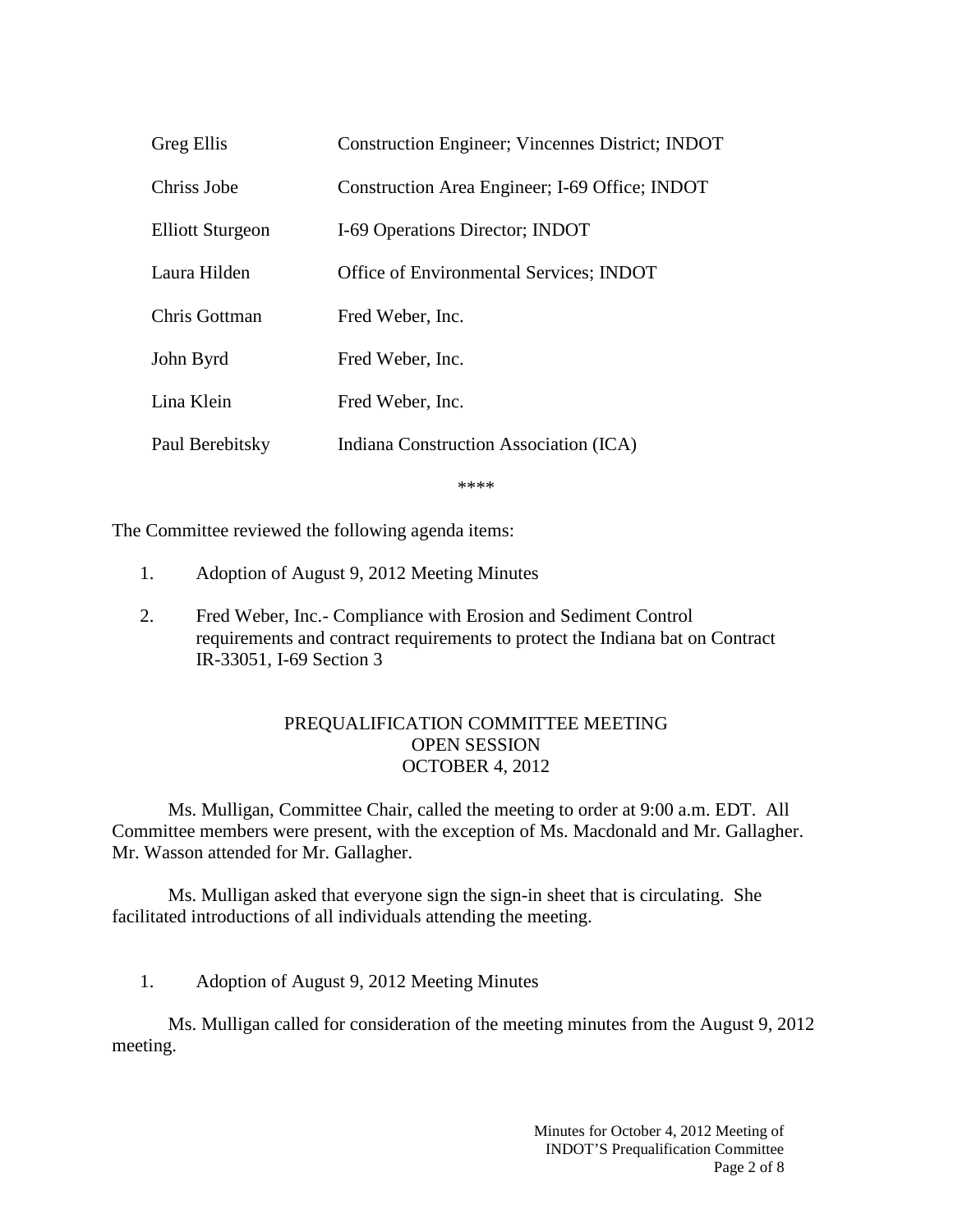Mr. Miller moved to adopt the meeting minutes from the August 9, 2012 meeting. Mr. Novak seconded the motion. All members voted in favor. Ms. Mulligan stated the minutes would be posted on the INDOT website within a few days.

2. Fred Weber, Inc. – Compliance with Erosion and Sediment Control requirements and contract requirements to protect the Indiana bat on Contract IR-33051, I-69 Section 3

Ms. Mulligan introduced this item regarding Fred Weber, Inc. (Weber). She explained the Committee meeting procedures: a representative from INDOT presents the issue first, the contractor is allowed to respond, then Committee members and the audience may ask questions.

Mr. Dremonas, Managing Attorney with INDOT, stated that Weber repeatedly failed to comply with clean water standards in violation of 327 IAC 15-5-7. Mr. Dremonas stated that INDOT attempted repeatedly to communicate with Weber regarding their deficiencies and contractual requirements. Mr. Dremonas and the INDOT team provided a PowerPoint presentation that included an overview of Weber's performance on the Contract, including detailed pictures, aerial views of the project, and a summary of Weber's legal obligations.

Mr. Boehm, with the Indiana Department of Environmental Management (IDEM), discussed the power point presentation with several photos explaining Weber's lack of compliance with erosion and sediment control requirements. The pictures displayed Weber's poorly maintained silt fences, unprotected streams, lack of protection of pipes, and inadequate erosion control measures. He stated that INDOT and IDEM require pipes be protected from sediment during construction. The embankment was not stabilized. A fifty-four (54) inch pipe was completely covered and full of sediment. Additionally, silt fences were subject to poor maintenance and improper installation, and they were overwhelmed with sediment.

Mr. Ellis, with INDOT's Vincennes District, described the purpose of the pipes and how to build embankments. The exposed soil was not contained within the right-of-way line. He discussed photos from July 18, 2012 that showed tree clearing before the designated time as outlined in the Contract. A tree was removed despite INDOT informing Weber not to do so, resulting in the property owner filing a complaint with Indiana Department of Natural Resources (DNR) Fish and Wildlife. INDOT hired a consultant to investigate whether the Indiana bat existed in the tree. Although no bats were found in the tree, this does not excuse the fact that Weber disregarded the law and INDOT's instructions. He explained how the site was contaminated from concrete washout, which makes the pH level in the water high and can kill vegetation. Mr. Ellis saw grey silt around trees at the site. Rain caused the contaminated water to run into the forest area, which is designated a do not disturb area.

Mr. Dremonas recommended that Weber complete a Work Improvement Plan within 30 days of the Committee meeting. This Work Improvement Plan should be approved by the Office of Environmental Services and the I-69 team. He further asked Weber to promptly implement the Work Improvement Plan and cooperate going forward. INDOT is willing to work with Weber to improve the construction of I-69, but this corrective action is needed.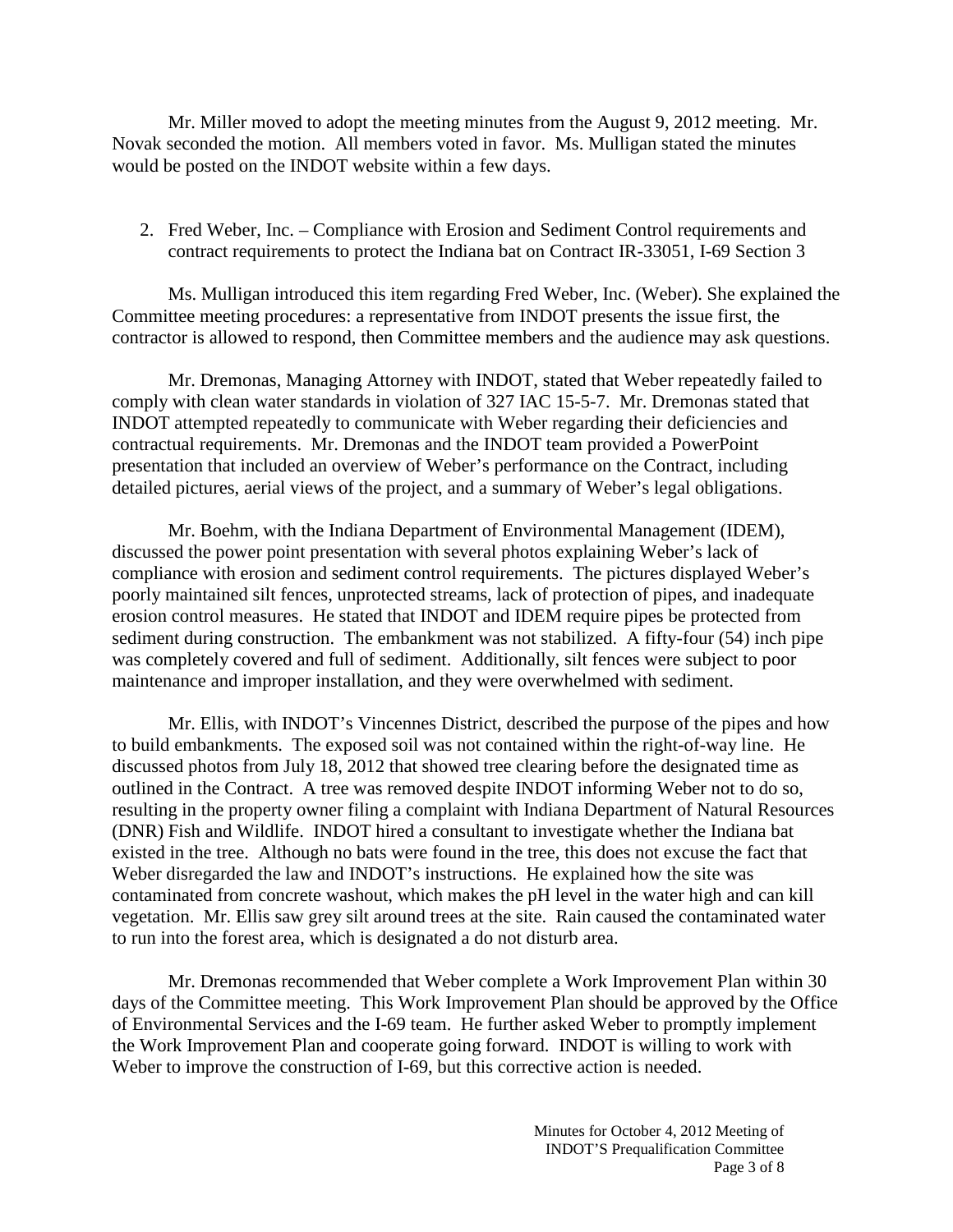Ms. Mulligan turned the floor over to Weber. She explained that the floor will be open for discussion after Weber responds.

Mr. Gottman, Regional Manager with Weber, stated that Weber underestimated the weather, soil conditions, staffing, and experience level involved on the Contract. As a result, Weber has hired new staff with proper training and admits it is the manager's fault that Weber's employees were not properly trained. Weber met with INDOT over the winter of 2011 and regrouped. They took a different approach and have progress in timeliness. Weber's management has come a long way since last October, and he hopes that everyone at INDOT agrees Weber is making progress. Mr. Gottman stated Weber likes to work for INDOT and doesn't want its prequalification taken away. They will not defend what they did in the past year. It is unusual for Weber to do this. Weber takes pride in their work and it shows in the end product. He stated that they think the recommendation is reasonable and they want to cooperate.

Mr. Byrd, Project Manager with Weber, stated that Weber had an extremely challenging job. They had twice as much rainfall, different soil types, and there was a lack of training. He stated the biggest factor was training, and Weber now has an Environmental Manager on site. Two people have completed sixteen (16) hour Certified Compliance Inspector – Stormwater (CCIS) training. Mr. Bryd stated that Weber is not making excuses, but they are doing much better this year.

Mr. Gottman stated that Weber has spent a lot of money on rework; therefore, Weber is taking a much different approach going forward.

Mr. Byrd stated that Weber hopes no one thinks they do not put forth the effort. There was a lack of training.

Mr. Gottman stated the effort is there now. Weber still needs to improve, and they are trying. Weber doesn't want to be a contributing factor for permit delays.

Ms. Klein, Environmental Manager with Weber, stated she started in September of 2011. She explained her background is in consulting and media work. Since she has been employed by Weber, everyone now is in training and they hold safety committee meetings. They hold weekly Toolbox Talks to discuss timeliness, stormwater and erosion control. Now some staff is certified, and the Indiana team is ready. They hope to have the opportunity to continue to work with INDOT. They have a joint effort with Missouri DNR, and they have received awards. The environment continues to be important to Weber.

Mr. Gottman stated that Weber has a partnership with Occupational Safety and Health Administration (OSHA). Weber is a leader on safety. They have a lot of training and commitment now. They understand and respect the issue of sediment and erosion control.

Mr. Gottman stated that the tree incident was dumb. Weber's superintendent did something that he should not have done, and he was removed from the project and disciplined. He will not be back in Indiana.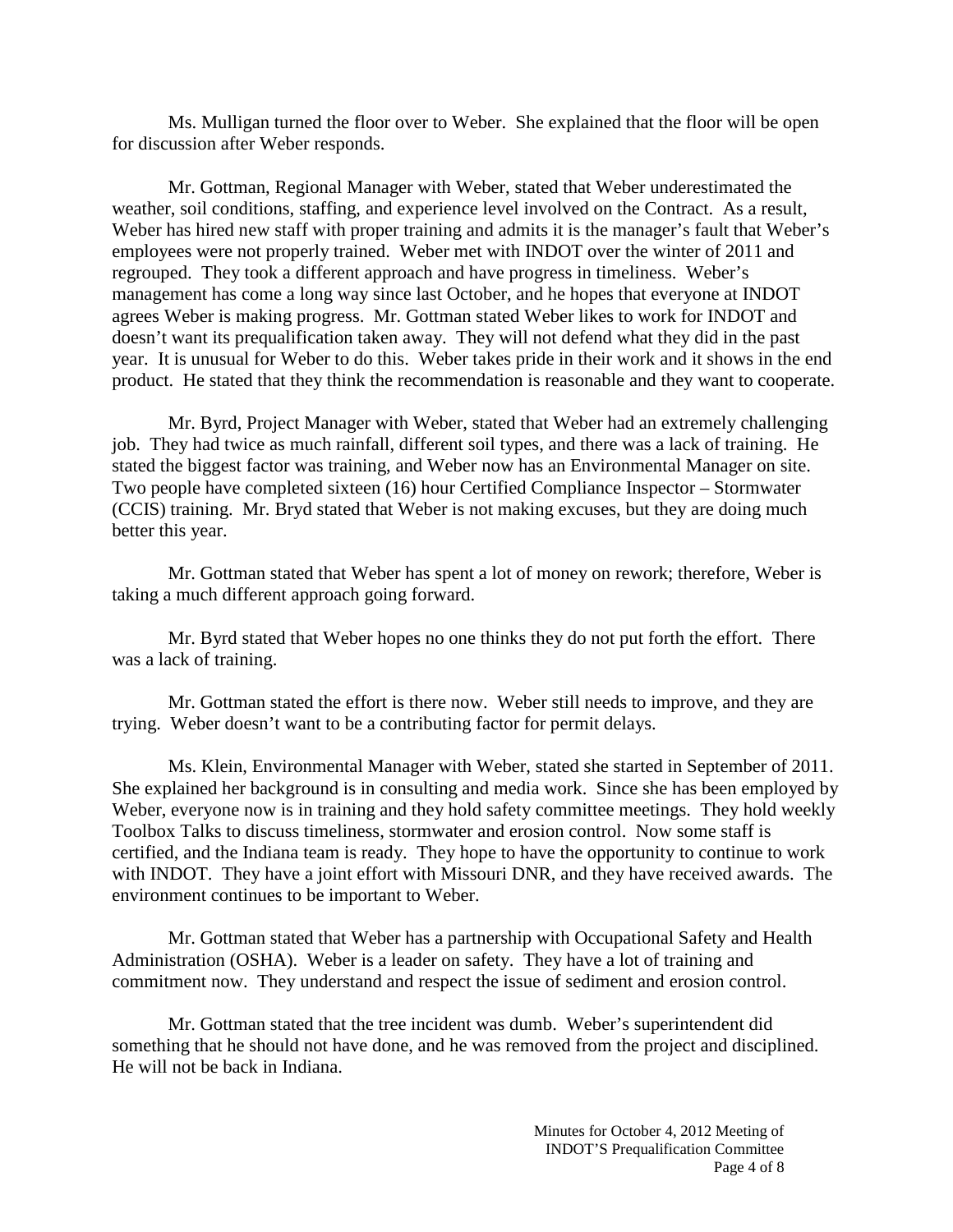Ms. Klein stated that they tried multiple fixes for the erosion and sediment control, and it is not an exact science. Also relationships are improving.

Mr. Byrd stated some things get overlooked sometimes, and some areas are problem areas and those items are on the list every week. This season is different than last season.

Mr. Byrd stated that he has learned a lot from Mr. Boehm, and he respects him greatly.

Ms. Mulligan stated that the meeting will now be open for discussion from the Prequalification Committee members and other interested parties.

Mr. Stark asked Mr. Dremonas if the plan is an overall plan. He questioned what was the benefit of the plan. Why would INDOT give Weber more work? He needs more clarity on the recommendation.

Mr. Sturgeon stated that the paving is done, and the job is moving along. Weber has expressed interest in two bids on other contracts. Weber continues to do what is needed to finish this job.

Ms. Mulligan stated the I-69 team could ask for a Work Improvement Plan without the Committee's consent. It would go into the Prequalification file.

Mr. Stark stated that it holds no weight to prevent Weber from bidding.

Mr. Kicinski stated that Weber is sincere, but he is not sure if learning erosion control on a \$100 million job is a good idea. He needs assurance that Weber has qualified people.

Mr. Ellis stated that INDOT projects should not be a training ground and other companies have gone through the training before the job was awarded. Mr. Ellis further stated that 2012 has been better than 2011, but there are still issues with current projects, but he agrees there have been improvements. Mr. Ellis asked if this Committee action would stop Weber from bidding.

Ms. Mulligan explained that if the Committee votes to suspend Weber's prequalification, the recommendation is sent to the Commissioner, and he would decide whether they can bid or continue work.

Mr. Novak asked about the appeal process.

Ms. Mulligan explained the appeal process in accordance with 105 IAC 11-2-9.

Mr. Stark stated we are not trying to stop Weber from bidding, just to stop the issues. Mr. Stark asked whether or not we want Weber to do business with INDOT. Mr. Stark stated he wants Weber to understand how important these issues are and he wants to know why Weber has not resolved the issues after learning of the problems from INDOT. The Committee goes through a lot to just get folks here.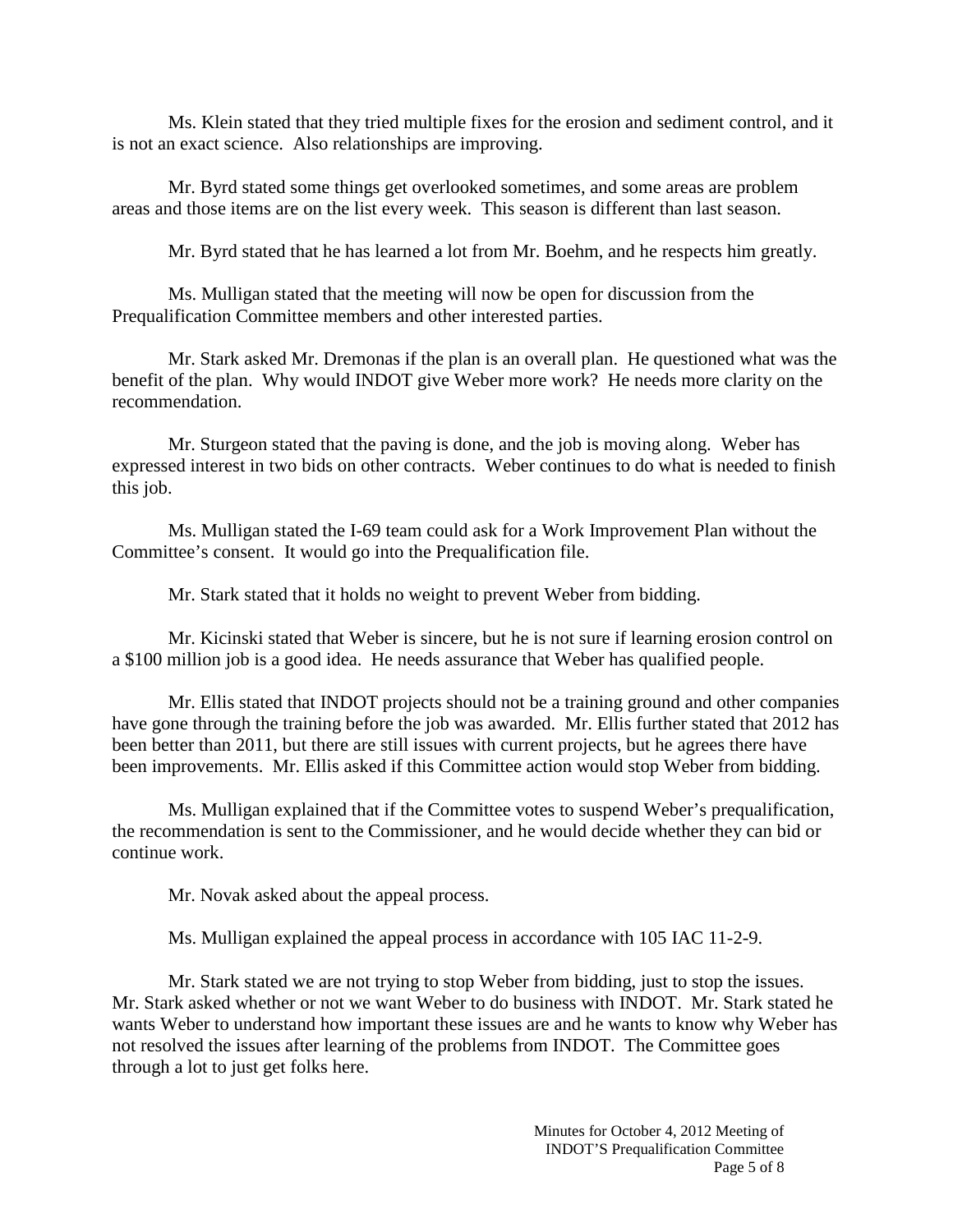Mr. Kicinski stated that he agrees, but he also thinks that before more bids are accepted, the Work Improvement Plan should be approved by INDOT, and Weber should ensure its employees are qualified.

Mr. Ellis stated \$100 million projects are not taken lightly, and there are people that can do the job. INDOT and IDEM are still waiting on reports on issues and still having problems, and time is an issue. It is better than last year and things are progressing, but we are still having issues.

Mr. Boehm stated he is happy to see improvements, but he thought Weber's people were trained already. He presented pictures from yesterday of sediment being dumped into a stream, and that is not good. Also three weeks ago there are still grates and laborers who were taking the sediment and dumping it in a stream, and the workers were not able to answer questions on the job. They are not trained.

Mr. Gottman stated they are hiring from Indiana local laborers union and assumed the workers were trained. He stated Weber now has a disadvantage because the workforce here in Indiana has no training and the local contractors do. They could hire consultants to help with the issues. Words only mean so much, and at the end of the day Weber needs to have a better plan and more training in the field. If Weber could retain some people with the proper training, they are willing to go ahead with the recommendation by George Dremonas.

Mr. Ellis stated he agrees with the training, and it will always be necessary in the field.

Mr. Boehm stated we are going down the right road; however, when he was onsite earlier, near the 231 silt fence, the worker indicated the trained person was not on site, and they had no idea what to do.

Mr. Ratliff asked why not ask for prequalification suspension, and let Weber finish the job. If the work is good, lift the suspension.

Mr. Sarvis stated that Weber is capable, and his team has seen improvements. At this time, the I-69 team does not want to reduce the prequalification status of a capable contractor. INDOT wants all contractors to be able to bid and not hinder the ability to bid. He is looking for Weber to demonstrate they can do better on the job. This is a geographically challenging area. 404 permits were released this week and this is a direct result of the success of the job. Lastly, Weber is not the only company we have had issues with.

Mr. Sturgeon stated he would not hire a college graduate for something complex. Instead, he would hire someone who has already been doing it for years.

Mr. Gottman stated he agreed, and they have qualified people out there today, but they are still training employees. They are talking to the union about the training needs.

Mr. Wasson stated that it is not enough just to receive a plan. We need follow ups.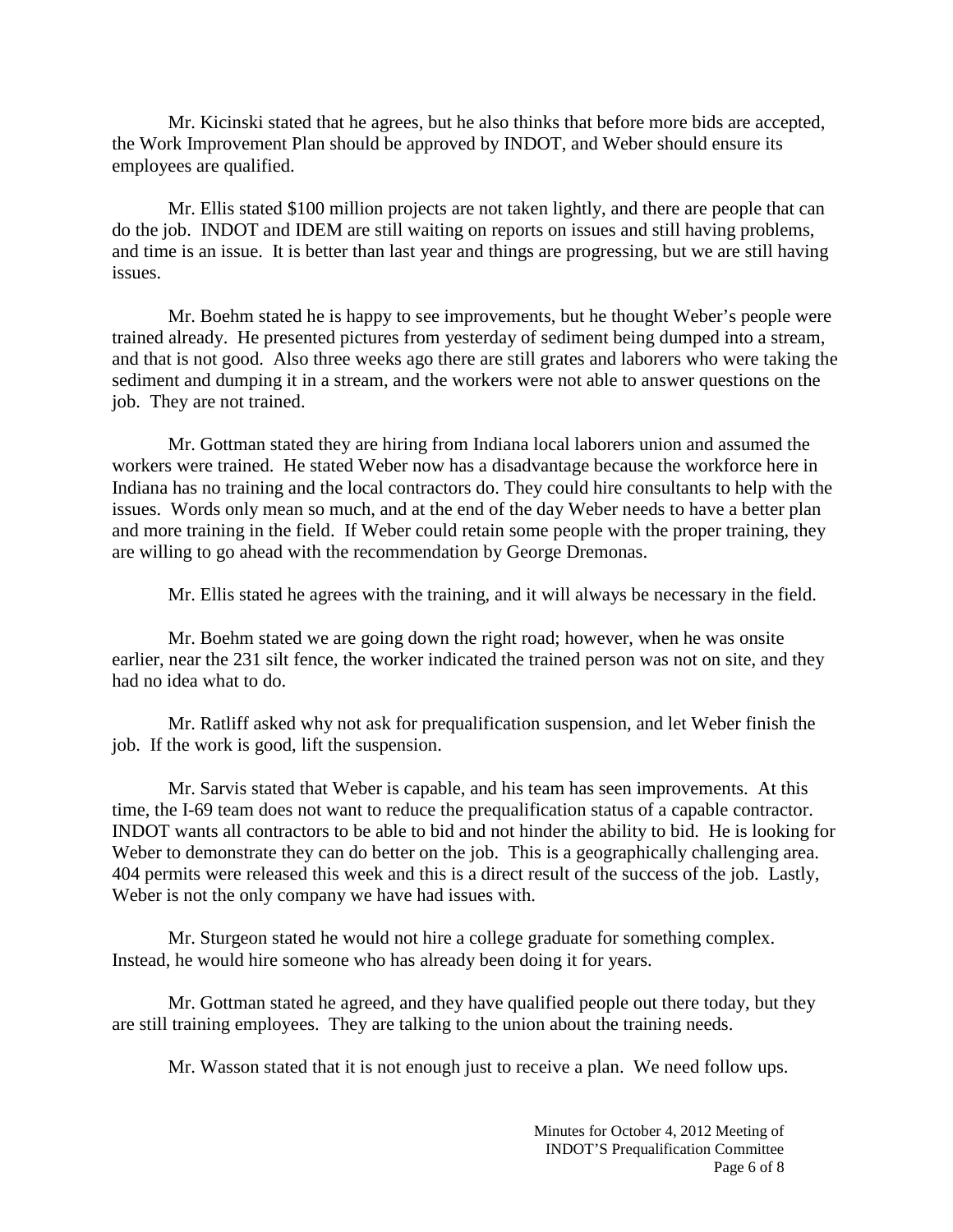Mr. Byrd stated that Weber has not walked away from their commitments.

Mr. Ellis stated that Weber does the inspection reports, but Weber does not reflect all of the issues onsite.

Mr. Wasson stated the problem is still there.

Mr. Stark asked if Weber can get a plan together in thirty (30) days.

Mr. Gottman stated yes.

Mr. Stark stated he recommends thirty (30) days to get an action plan in place. At this time, we would not prevent Weber from bidding, but if INDOT has not approved the plan by a letting date, then we would not accept the award if they win the bid.

Mr. Ellis stated this is not the first time we have had an issue.

Mr. Sarvis stated that he has seen good results from a Work Improvement Plan in the past.

Ms. Mulligan stated that there is another option as well. The Committee can call the contractor back after a period of time to see if there are any improvements.

Mr. Jobe stated that whether Weber is suspended or not, a Work Improvement Plan is needed.

Mr. Dremonas stated that this plan would heighten the awareness for the contractor by having an officer sign the plan. Also, he asked if INDOT's Construction Management Division should approve the plan as well.

Ms. Mulligan asked if there were any other comments. She summarized the discussion: the Committee would ask for a Work Improvement Plan, then call Weber back to see the progress, with no suspension at this time.

Mr. Stark asked what kind of turnaround INDOT's I-69 Team, Office of Environmental Services, and Construction Management Division will need to approve a plan.

Ms. Hilden stated that Environmental Services would not want to rush the review, but she estimated it would take approximately two weeks.

Mr. Boehm stated 30 days is too long. We need to cut that in half since winter is coming, and we need performance now.

Mr. Sarvis stated we are getting close to the end of the project and asked if the Committee can consider a two week window for the plan.